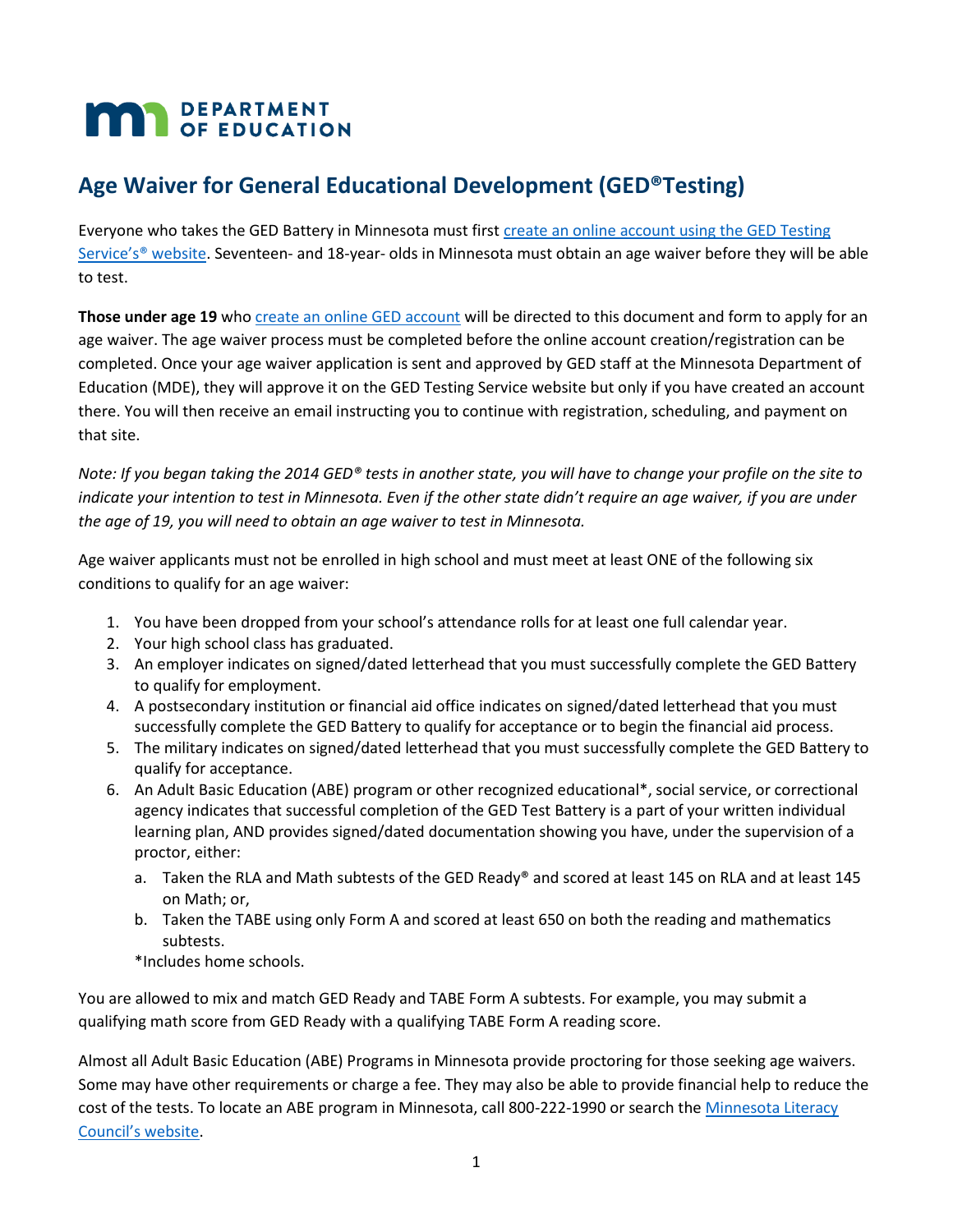### **General Information about Completing the Age Waiver Application Process**

Age waiver applicants must use the official General Educational Development (GED®) Tests Age Waiver Application form available at the end of this document. Instructions for completing it are provided below.

#### **DO NOT ALTER THE FORM IN ANY WAY OR IT WILL BE REJECTED.**

Completed forms may be returned to the Minnesota GED Office in any of the following ways:

- E-mail a scanned copy to alice.smith@state.mn.us
- Mail to: GED Testing/MDE, 1500 Highway 36 West, Roseville, MN 55113-4266.
- Fax: 651-582-8458.
- Drop form off in person at the Minnesota Department of Education in Roseville.

#### **Application Instructions:**

- 1. Please type or print legibly. This will help eliminate misspellings and the need to resubmit the application.
- 2. Complete ALL items.
- 3. Make sure you meet at least one of the six eligibility criteria. It is not necessary to indicate more than one even if you qualify for more.
- 4. Criteria 1 and 2 require verification of the information by authorized school personnel. (For instance, a school official could complete the Total Years Completed and Date Dropped on the application form. That same official could also fill out the Agency Information and sign/date the form.) Alternatively, if someone from an ABE program, other educational entity like a home school, social service agency, correctional facility, recruiter's office or some other qualified person helps the applicant, he/she may contact the school to verify the information and then sign and date the application. It is important that names, numbers and signatures be legible in case the Department of Education's GED personnel need to contact a signer or listed school staff person.
- 5. If the applicant is under the age of 18, a parent or guardian must acknowledge the information provided by also signing and dating the form.
- 6. When an application has been approved by the Minnesota Department of Education's GED Testing Office, our staff will look for the applicant's account at the secure GED Testing Service site to approve it there. Approved account holders will be notified by email that they may continue with their registration, scheduling, payment, etc. The approval process can't be completed until the applicant creates an account. [Create an online GED account.](http://www.myged.com/)

#### **Applicant Identification Information:**

- **The applicant** should complete the first two lines (name, birth date, address, city, state and zip).
- **School personnel** must provide the Total Years of Formal Schooling Completed (last grade) and the Date Dropped from Attendance Rolls.
- **An "agency" person** (for example, Adult Basic Education Program administrator, teacher, a qualified K-12 school person, a correctional program administrator, qualified military recruiting staff person, postsecondary institution, home school parent) may contact a school official to verify/confirm the last grade completed and the date dropped and then fill in the information on the application. The agency person may also supply the method for verifying the applicant's age and may sign and date the form.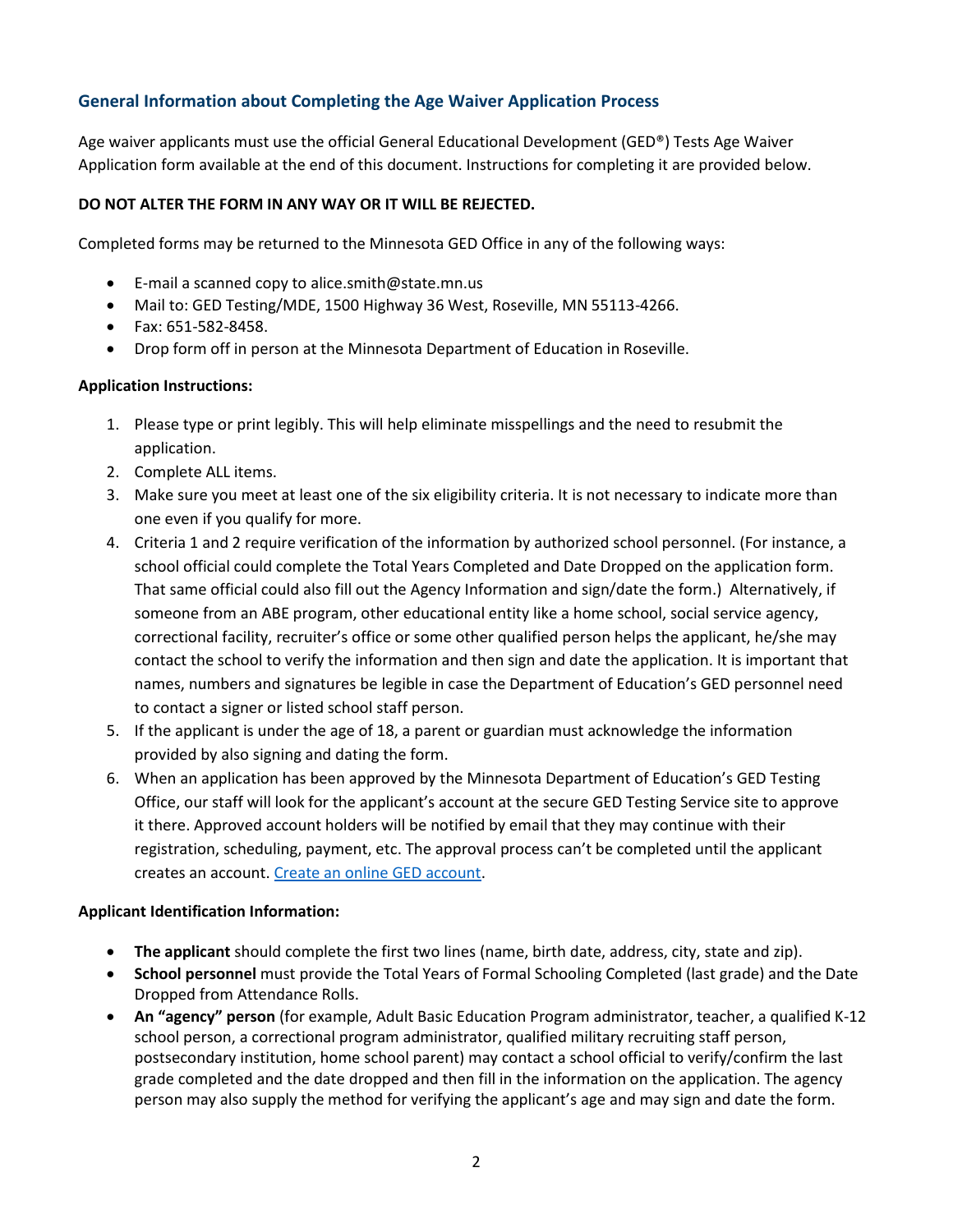**Agency Information:** This section can be completed entirely by the agency person. An agency is often an Adult Basic Education (ABE) Program but it could be the last school attended or the district office. An agency person is one who is in a position to verify your last date of attendance and last grade completed.

**Qualifying Condition for Age Waiver:** Please mark only ONE.

**Parent/Guardian Signature and Date:** Only required if applicant is under 18 years of age (or over 18 but under the care of a guardian/ conservator).

**Verification of Information:** The name of the agency must be included. The responsible agency authority must sign and date the form. If the agency is a home school, the parent or other authorized staff must sign/date and complete this portion of the application form.

For more information on GED Testing, contact [Brad Hasskamp](mailto:brad.hasskamp@state.mn.us) (651-582-8594).